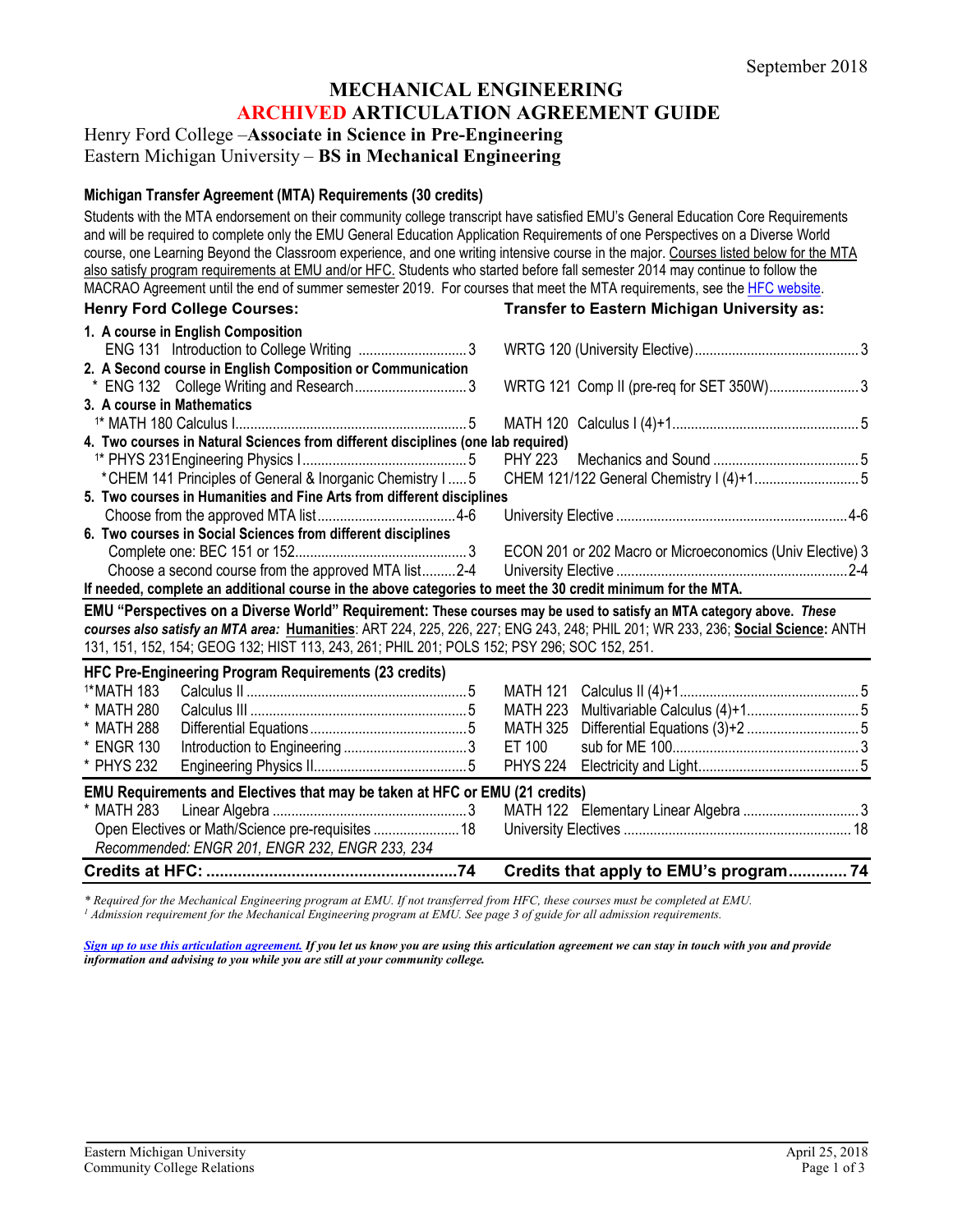# **MECHANICAL ENGINEERING ARCHIVED ARTICULATION AGREEMENT GUIDE**

Henry Ford College –**Associate in Science in Pre-Engineering** Eastern Michigan University – **BS in Mechanical Engineering**

### **Completion of the Mechanical Engineering Program at EMU**

| <b>Major Requirements</b> | (50 credits)                                     |  |
|---------------------------|--------------------------------------------------|--|
|                           | <b>Additional Requirements (9 credits)</b>       |  |
|                           | CET 151 Intro to Computing in Engineering Tech 3 |  |
|                           | ELEC 212 Engineering Circuit Analysis3           |  |
|                           | SET 350W Engineering Communication 3             |  |
|                           | <b>Technical Requirements (41 credits)</b>       |  |
| <b>ME 211</b>             |                                                  |  |
| ME 312                    |                                                  |  |
| ME 313                    |                                                  |  |
| ME 316                    | Thermodynamics (or PHY 360)3                     |  |
| ME 317                    | Fluid Mechanics (or PHY 485)3                    |  |
|                           |                                                  |  |

| $IVIL$ $JII$ | <u>I IUIU IVIECHAHICS (ULFIII 40J)</u> |  |
|--------------|----------------------------------------|--|
| ME 325       | Mechanics of Composite Materials2      |  |
| ME 326       | Composite Design and Processes 1       |  |
| ME 330       |                                        |  |
| ME 418       |                                        |  |
| ME 420       |                                        |  |
| ME 431       | Mechanical Design and Analysis3        |  |
| ME 432       |                                        |  |
| ME 435       | Computational Solid Mechanics 3        |  |
| ME 492       |                                        |  |
| ME 493       |                                        |  |
|              |                                        |  |

### **LBC Requirement (0-3 credits)**

Students must complete one Learning Beyond the Classroom course or noncredit experience offered by EMU. Consult your advisor for options. ME 387L4 or ME 487 will apply toward this requirement.

#### **Sample course sequence**

| <b>Winter Semester</b><br><b>CET 151</b> |                                                                                        | (12 credits) |  |  |
|------------------------------------------|----------------------------------------------------------------------------------------|--------------|--|--|
| <b>ELEC 212</b><br>ME 211                |                                                                                        |              |  |  |
| <b>SET 350W</b>                          |                                                                                        |              |  |  |
| <b>Fall Semester</b>                     |                                                                                        | (9 credits)  |  |  |
| ME 312<br>ME 313                         |                                                                                        |              |  |  |
| ME 316                                   | F, pre-req PHY 223, MATH 120, 1213                                                     |              |  |  |
| <b>Winter Semester</b><br>(8 credits)    |                                                                                        |              |  |  |
| ME 317                                   | W, pre-req (ME 316 or PHY 260), ME 211  3                                              |              |  |  |
| ME 325<br>ME 330                         | W, pre-req ME312 or PHY 230), ME 211, 3132                                             |              |  |  |
| <b>Fall Semester</b><br>(14 credits)     |                                                                                        |              |  |  |
| ME 431                                   | F, pre-regs ME 100 and ME 3133                                                         |              |  |  |
| ME 432<br>ME 492                         | F, pre-regs (ME 312 or PHY 230) & ME 4313<br>F, pre-req SET 350W (concur ME 431, 432)3 |              |  |  |
| ME 418<br>ME 420                         | F, pre-regs ME 316, ME 317; MATH 223, 3253<br>F, pre-regs ME 316, 317 and MATH 3252    |              |  |  |

#### **Winter Semester (7-10 credits)**

| TIIIWI UVIIIVJIVI |                                    | $\mathbf{u}$ - $\mathbf{v}$ victimal |
|-------------------|------------------------------------|--------------------------------------|
| ME 326            |                                    |                                      |
| ME 435            | W, pre-regs ME 431, MATH 122, 3253 |                                      |
|                   |                                    |                                      |
|                   |                                    |                                      |

*\* EMU requires 124 credits to graduate. If sufficient credits are not transferred to EMU, the course credit must be taken at EMU. 1 Satisfies EMU's Writing Intensive in the major requirement.*

*2 Satisfies EMU's Learning Beyond the Classroom requirement.*